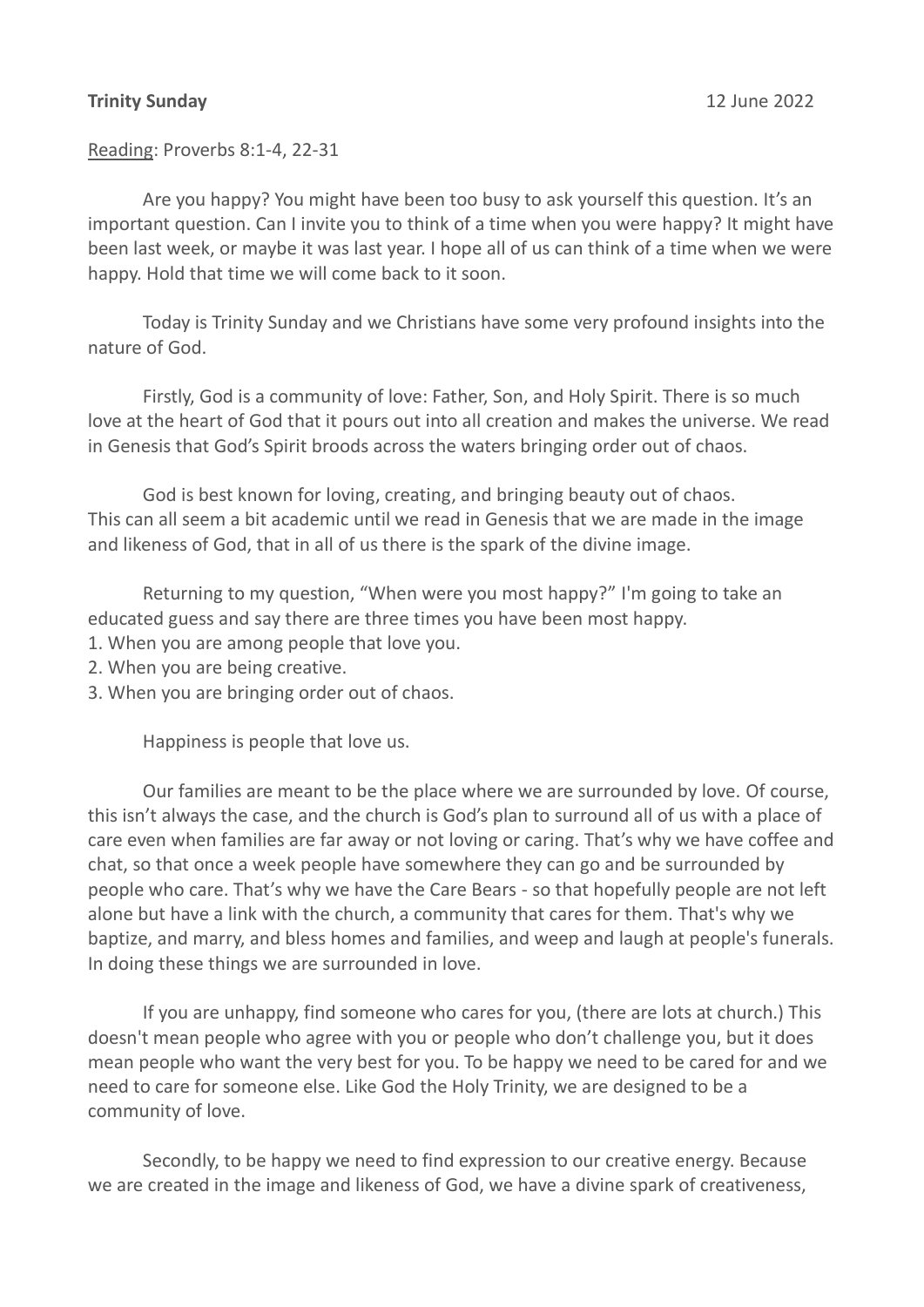and that creativeness needs expression. For some it's in music, for others art. It might be writing or gardening or baking, or computer programming, or knitting or whatever. (If your gift is baking, please see me afterwards and I'll give you my address to drop your baking off too.) I hope all of us have had the experience of doing something creative and feeling transported beyond ourselves. "Where did that idea come from?" we ask to ourselves. The answer, of course, is God. We human beings need outlets for our creative energies.

Thirdly, being made in the image and likeness of God, we are happy when we are bringing order out of chaos. Just as God brought order out of the primeval waters so we need to bring beauty out of chaos.

Tidying your workshop or kitchen or deck or your garden. It might feel like a chore, but it can bring us happiness. Doing your taxes, washing the car, finding time to plan a holiday, writing your memoirs. I'm planning my autobiography but haven't yet found anyone to write it for me.

If you are one of those obsessively tidy people who has nothing left to tidy, find a teenager's bedroom. My friends had teenagers who left their room in a terrible mess. So, each week she went in with a rubbish bag. Anything left on the floor went in the rubbish.

Our reading in Proverbs provides an insight into the very heart of God. God is beginning the work of creation and has a companion who is working alongside Him delighting in His creation, rejoicing in the inhabited world, and delighting in the human race. Personified as lady wisdom, Christians later came to see this companion as the preexistent Christ spoken of in John's Gospel … "In the beginning was the Word and through Him all things came into being."

We too are called to work alongside God, delighting in God's creation, using our divine creative spark to bring out the very best of our human nature, to enjoy the company of others.

Happiness is being at home in our divine nature.

Elizabeth Webb writes, in a commentary on this passage: *It is by the power of delight that God brought forth the world, and Proverbs 8 tells us that God delights in particular in humanity. God's delight is the power that drives God to create, forming all that is through the ordering power of divine joy. Human life, guided by God's Wisdom in the ways of righteousness, is God's special delight; Wisdom draws human beings into delighted relationship with the divine.*

Trinity Sunday stands to remind us that we have a rightful claim on happiness. That joy and contentment are within our reach when we begin to live out of the divine image placed within us so long ago.

If you are unhappy find companionship. If you are unhappy find expression for your creative self. If you are unhappy find a corner of chaos and bring it to beautiful order.